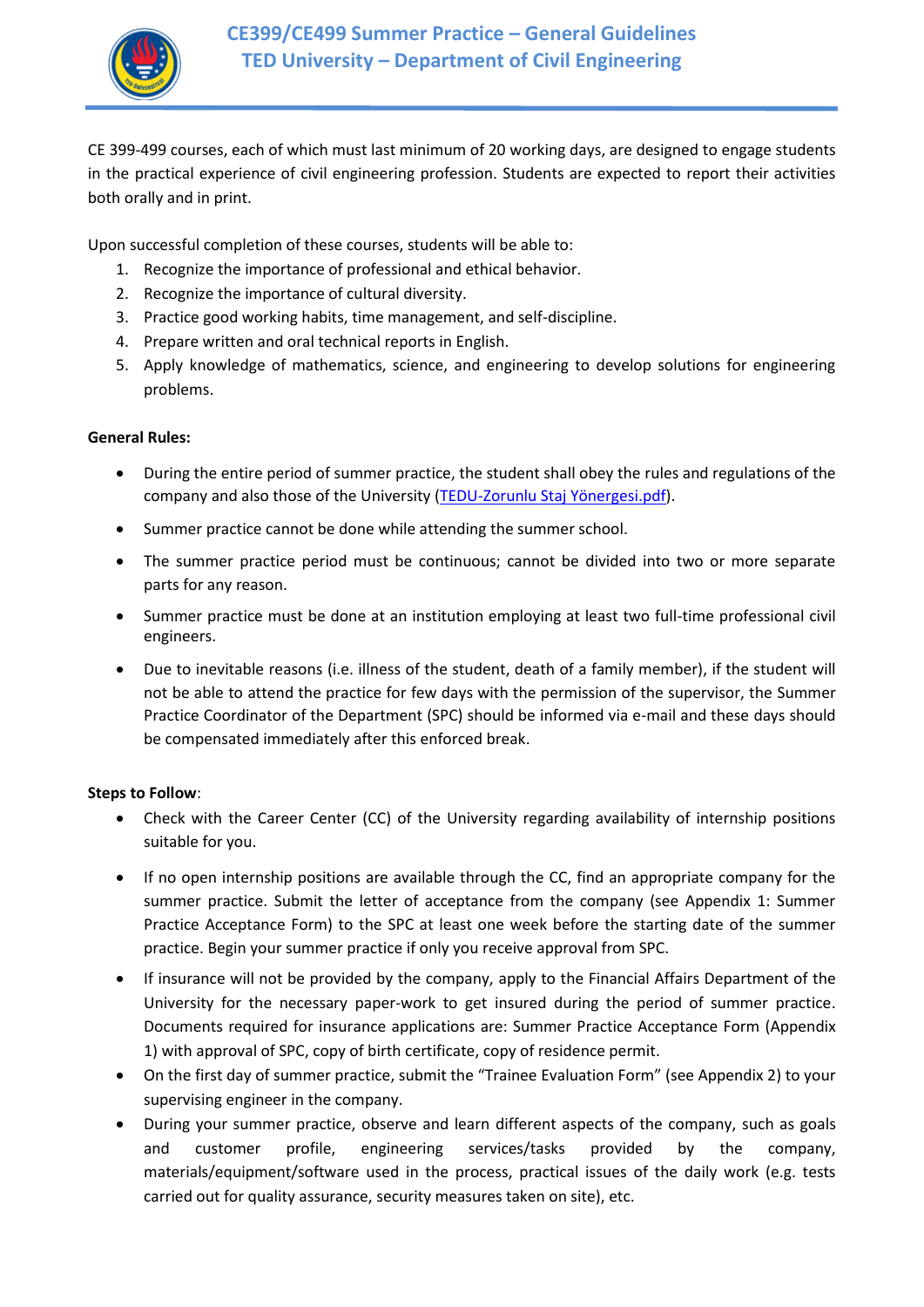

- Observe and learn how the civil engineering skills/knowledge is utilized in the whole process.
- Closely work with an engineer and possibly contribute to her/his work directly.
- Participate in an ongoing project to gain real life experience.
- During the summer practice, write your observations and experiences regularly (at the end of each day) by creating an online journal (preferably using Google Drive) in the internet, whose link is to be submitted to the SPC at the beginning of the following Fall semester. These notes can be used when writing the final summer practice report. Created online journals will be evaluated in addition to the prepared final summer practice report (See [CE Summer Practice Assessment Guidelines.pdf](http://www.tedu.edu.tr/Assets/Documents/Content/Akademik/CE/CE_Summer_Practice_Assessment_Guidelines.pdf) for details).
- At the end of the summer practice, write a final summer practice report, whose format and assessment guidelines are given in the following document: [CE Summer Practice Assessment](http://www.tedu.edu.tr/Assets/Documents/Content/Akademik/CE/CE_Summer_Practice_Guidelines.pdf)  [Guidelines.pdf.](http://www.tedu.edu.tr/Assets/Documents/Content/Akademik/CE/CE_Summer_Practice_Guidelines.pdf) The final report should be carefully edited, spelling and grammar should be checked using a word processor. The report should be soft bound before submission. Reports submitted in envelopes and plastic pockets will not be evaluated. The deadline for submission of the final report is the last day of the add-drop period of the Fall semester. Final reports should be submitted to the SPC.
- At the end of the summer practice, make sure that the Trainee Evaluation Form is filled out and sent to the University CC by the supervising engineer. This form should be mailed or hand-delivered directly to the University CC in a sealed envelope.
- After the add-drop period of the Fall semester, the summer practice presentation schedule will be announced by the Department. Present your summer practice activities clearly during these meetings. These presentations will be open to all academic members and students of the University.

# **Important Remark:**

The summer practice period should *not* be spent on activities like training, coursework, studying for classes, learning a new programming language, examining manuals and catalogs, etc. Such activities can only be done *in support of* main engineering activities. It is expected that students *actively* participate in technical activities during the summer practice. If the engineering content assigned to the student at the company is "weak", or the student is not assigned to any projects to work on, it is the responsibility of the student to talk to his/her supervising engineer and find an acceptable solution. If the problems are not handled, it is the responsibility of the student to transfer to another company for summer practice after informing and receiving the necessary approval of the SPC. Not having enough work to do at the company does not count for a good excuse to submit a poor summer practice report. The full responsibility of performing a successful summer practice belongs to the student.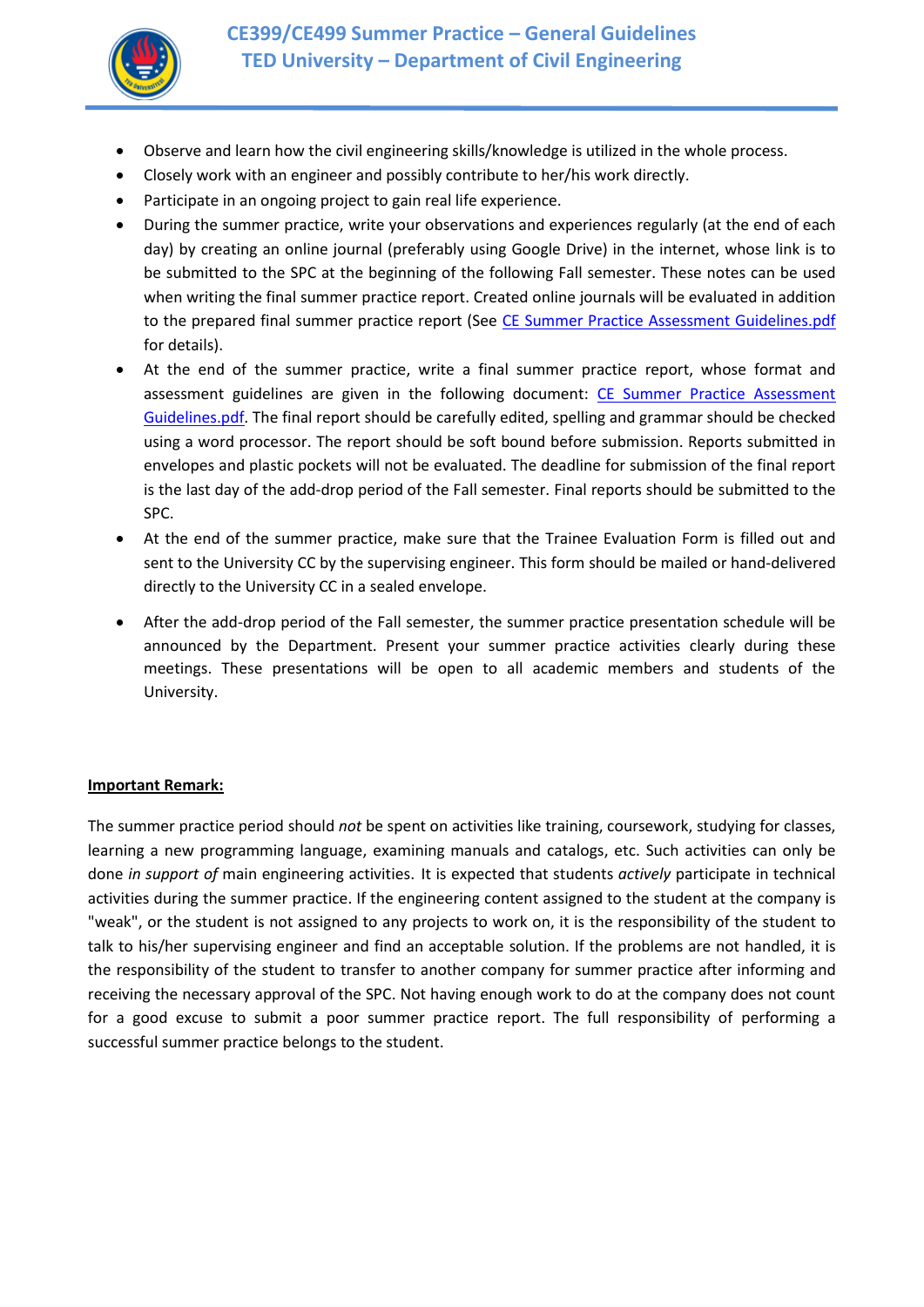# **Appendix 1a: Summer Practice Acceptance Form (In Turkish)**

# **İNŞAAT MÜHENDİSLİĞİ BÖLÜMÜ STAJ ONAY FORMU**

İlgili Makama,

Öğrencilerimizin Eğitim-Öğretim programlarımız gereği öğrenim süresi sonuna kadar, kuruluş ve işletmelerde staj yapma zorunluluğu bulunmaktadır.

3308 sayılı Mesleki Eğitim Kanununun ilgili hükümleri uyarınca İşletmelerde mesleki eğitim gören staj ve tamamlayıcı eğitime devam eden öğrencilere yapılacak ödemelerin bir kısmının İşsizlik Sigortası Fonundan Devlet Katkısı olarak karşılanmasına karar verilmiştir. Buna göre, Devlet katkısı adı altında yapılacak ödeme; asgari ücretin net tutarının yüzde otuzu üzerinden; mesleki eğitim görülen işletmede yirmiden az personel çalışıyor ise, üçte ikisi, yirmi ve üzerinde personel çalıştırıyorsa üçte birinden az olmayacaktır. Öğrencilere ödenecek ücretler her türlü vergiden müstesnadır.

Staj süresi boyunca öğrencimizin iş kazası ve meslek hastalıkları sigortası Üniversitemiz tarafından yapılacaktır. Bu sigortanın Üniversitemiz tarafından yapılabilmesi için aşağıdaki ilgili kısmın tarafınızdan onaylanması gerekmektedir. Aşağıda bilgileri yer alan öğrencimizin stajını 20 iş günü süreyle kuruluşunuzda yapmasında göstereceğiniz ilgiye teşekkür eder, çalışmalarınızda başarılar dileriz.

### **Öğrenci Bilgileri**

| Ad & Soyad:            | TC Kimlik No:     |
|------------------------|-------------------|
| Fakülte:               | Bölüm / Program:  |
| Öğretim Yılı:          | E-posta Adresi:   |
| Aile Sağlık Güvencesi: | Telefon no (GSM): |
| İkametgah Adresi:      |                   |
|                        |                   |

# **Staj Yapılacak Yer İle İlgili Bilgiler**

| Staja Başlama Tarihi:       | Bitis Tarihi:  | Süresi (İş günü): |
|-----------------------------|----------------|-------------------|
| Kurum/Kurulus/Firma Adı:    |                |                   |
| Kurum/Kurulus/Firma Adresi: |                |                   |
| Faaliyet Alanı:             |                |                   |
| Telefon Numarası:           | Faks Numarası: |                   |
| E-posta Adresi:             | Web Adresi:    |                   |

# **İşveren veya Yetkili ile İlgili Bilgiler**

| Ad & Soyad:            |       | Öğrencinin staj   |  |
|------------------------|-------|-------------------|--|
| Görevi ve Ünvanı:      |       | yapması uygundur. |  |
| E-posta Adresi:        |       |                   |  |
| Tarih:                 |       | Imza/Kase         |  |
| Ücret Ödenecek<br>Evet | Havir |                   |  |

### **ÖĞRENCİNİN İMZASI BÖLÜM / FAKÜLTE ONAYI KARİYER MERKEZİ/**

# **SEKRETERYA ONAYI**

| Bu belgedeki beyanlarım<br>doğrudur. |        | Evrakları eksiksiz ve onaylı<br>teslim alınmıştır. |
|--------------------------------------|--------|----------------------------------------------------|
| Tarih:                               | Tarih: | Tarih:                                             |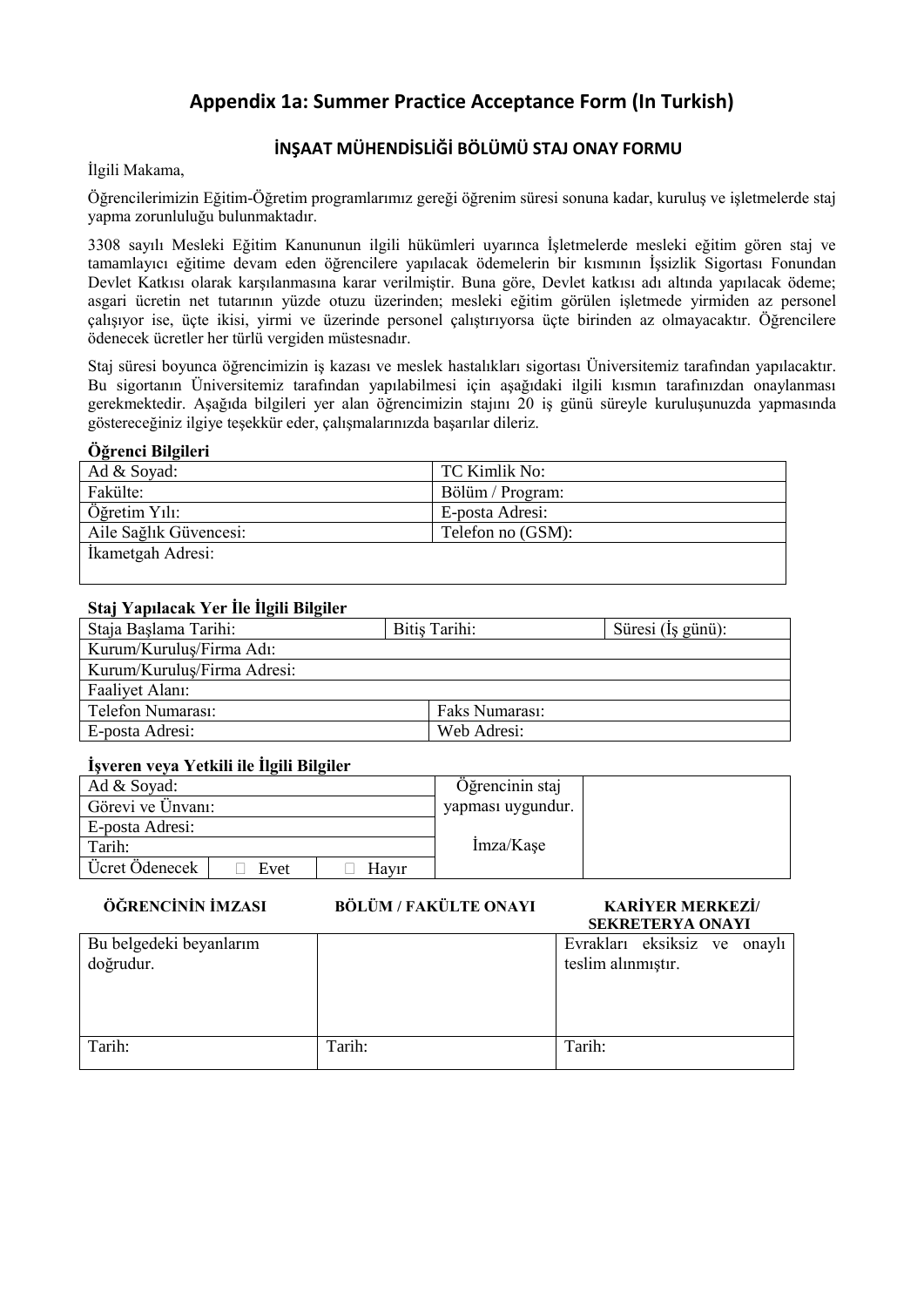# **Appendix 1b: Summer Practice Acceptance Form (In English)**



# **SUMMER PRACTICE ACCEPTANCE FORM**



#### **Trainee Information**

| Name-Surname       | Department/Program |  |
|--------------------|--------------------|--|
| Faculty            |                    |  |
| Academic Year      | E-mail address     |  |
| Phone Number (GSM) | Home Phone Number  |  |
| Home Address       |                    |  |
|                    |                    |  |

#### **Company Information**

| <b>Company Name</b>                              |                                  |  |
|--------------------------------------------------|----------------------------------|--|
| <b>Company Address</b>                           |                                  |  |
|                                                  |                                  |  |
| Web Address                                      |                                  |  |
| <b>Phone Number</b>                              | <b>Practice Start Date</b>       |  |
| E-mail Address                                   | <b>Practice End Date</b>         |  |
| Fax-Number                                       | Duration of Practice (work days) |  |
| Benefits Provided by the Company (food, salary,  |                                  |  |
| accommodation, transportation, insurance etc.) : |                                  |  |

#### **Trainee Consultant**

| Name-Surname      |                           |
|-------------------|---------------------------|
| Postion and Title | Trainee whose details are |
|                   | given above will conduct  |
| E-mail Address    | his/her summer practice   |
|                   | under my supervision.     |
|                   |                           |
|                   | Date/Signature/Seal       |

| Signature of the student           | <b>Department/Faculty Approval</b> | <b>Registrar's Office Approval</b> |
|------------------------------------|------------------------------------|------------------------------------|
| All the information I provide with |                                    | All required documents are         |
| this form is correct.              |                                    | submitted.                         |
|                                    |                                    |                                    |
|                                    |                                    |                                    |
| Date:                              | Date:                              | Date:                              |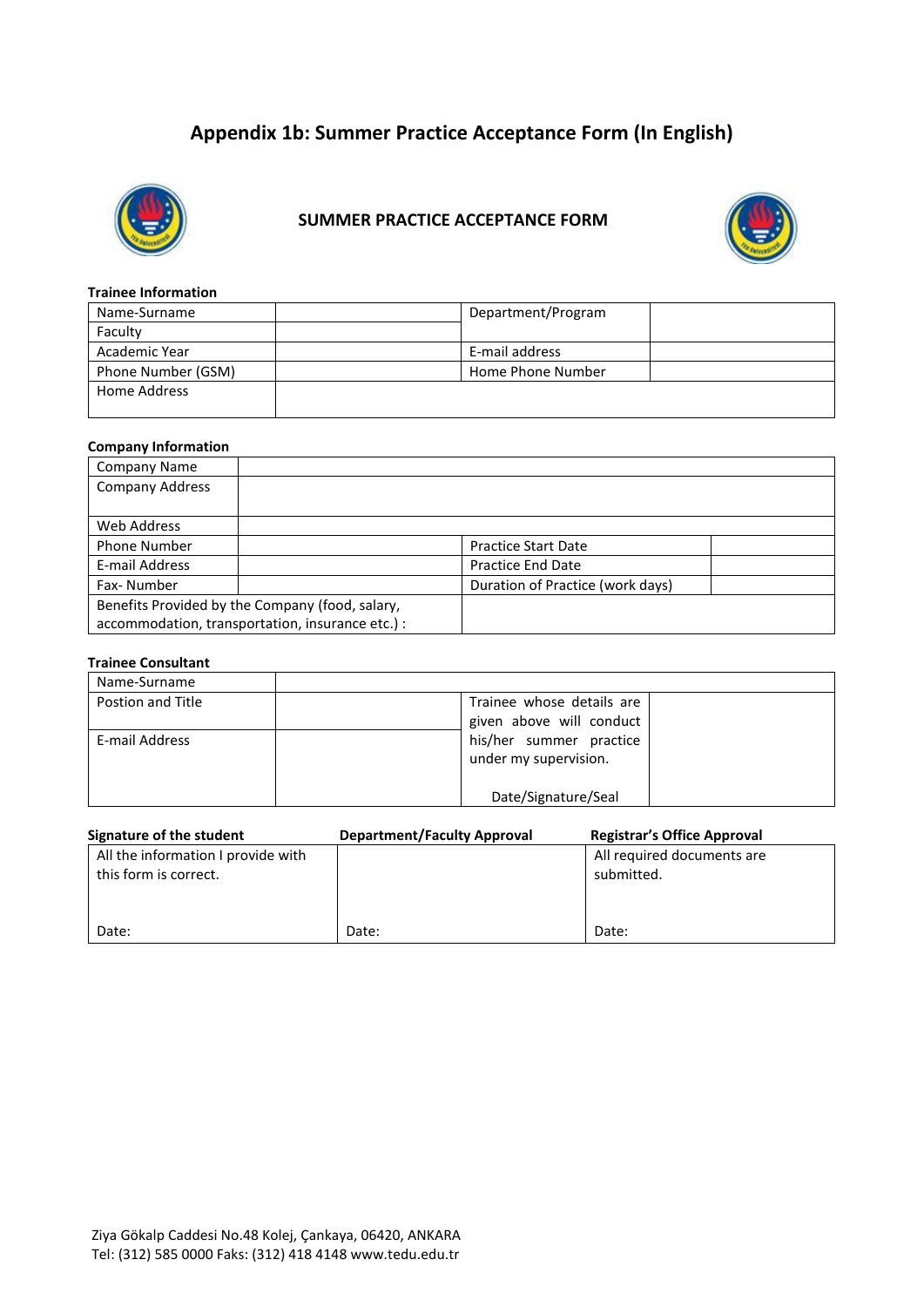# **Appendix 2a: Trainee Evaluation Form (in Turkish)**



# **STAJYER DEĞERLENDİRME FORMU**



Bu form stajyerin danışmanlığını yapan mühendis tarafından doldurulmalıdır. Bu formdaki sorular hem stajyerin stajdaki başarısını ölçmek hem de TED Üniversitesi İnşaat Mühendisliği Bölümü eğitim programının sürekli iyileştirilmesi amacıyla kullanılacaktır. Katkılarınız ve yardımlarınız için şimdiden teşekkür ederiz.

Stajyer Öğrencinin İsmi: \_\_\_\_\_\_\_\_\_\_\_\_\_\_\_\_\_\_\_\_\_\_\_\_\_\_\_\_\_\_\_\_\_\_\_\_\_\_\_\_\_\_\_\_\_\_\_\_\_\_\_\_

### **Bölüm 1. Öğrencinin Stajdaki Başarısı**

| a. Verilen mesleki görevleri yerine getirme başarısı |  |  |  |
|------------------------------------------------------|--|--|--|
| b. Profesyonel ve etik sorumluluk gösterme başarısı  |  |  |  |
| c. Genel staj basarisi                               |  |  |  |

Ölçek: 1 – Çok Kötü, 2 – Kötü, 3 – Orta, 4 – İyi, 5 – Çok İyi

#### **Bölüm 2. Kişisel Becerilerin Değerlendirilmesi**

Stajyerin Türkiye genelinde iyi yetişmiş aynı dönem ve aynı bölüm öğrencilerine kıyasla:

|                                                                                   | N/A |  | 3 | 5 |
|-----------------------------------------------------------------------------------|-----|--|---|---|
| a. Mühendisliğin temeli olan fen bilimleri ve ileri matematik konularını kavrama  |     |  |   |   |
| becerisi                                                                          |     |  |   |   |
| b. Özgün, yenilikçi ve sürdürülebilir inşaat mühendisliği sistem ve süreçlerinin  |     |  |   |   |
| tasarımında ve yapımında matematik, fen ve mühendislik bilgilerini uygulama       |     |  |   |   |
| becerisi                                                                          |     |  |   |   |
| c. Mühendislik problemlerini tanımlama, çözüm yollarını belirleme ve çözme        |     |  |   |   |
| becerisi                                                                          |     |  |   |   |
| d. Farklı kültürlere değer vermek; bireysel ve kültürel farklılıklara saygı duyma |     |  |   |   |
| becerisi                                                                          |     |  |   |   |
| e. Deney tasarlama, yapma, verileri analiz etme ve yorumlama becerisi             |     |  |   |   |
| f. Mesleki etik değerlere sahip olma                                              |     |  |   |   |
| g. Yazılı ve sözlü iletişim becerisi                                              |     |  |   |   |
| h. Çok disiplinli takımlarda görev üstlenebilme becerisi                          |     |  |   |   |
| i. İyi çalışma alışkanlıkları, zaman yönetimi ve öz-disiplin uygulama becerisi    |     |  |   |   |
| j. Yaşam boyu öğrenmenin gerekliliğini farketme ve gereğini yapabilme becerisi    |     |  |   |   |
| ët tuli ost tu e tusse usse o ti se otis                                          |     |  |   |   |

Ölçek: N/A – Gözlenmedi, 1 – Çok Kötü, 2 – Kötü, 3 – Orta, 4 – İyi, 5 – Çok İyi

**Bölüm 3.** Açık pozisyon olduğunu varsayarsak, TED Üniversitesi İnşaat Mühendisliği Bölümünden mezun bir mühendis işe alır mıydınız?

**Exet Exercise** 

Ad Soyad:\_\_\_\_\_\_\_\_\_\_\_\_\_\_\_\_\_\_\_\_\_\_\_\_\_\_\_\_\_\_\_

İmza ve Şirket Mührü:\_\_\_\_\_\_\_\_\_\_\_\_\_\_\_\_\_\_\_\_\_\_\_\_\_\_\_\_\_\_

Lütfen bu formu **kapalı ve imzalı** bir zarf içerisinde (TED Üniversitesi Kariyer Merkezi, Ziya Gökalp Caddesi No.48 06420, Kolej, ANKARA) adresine posta ile veya elden ulaştırınız.